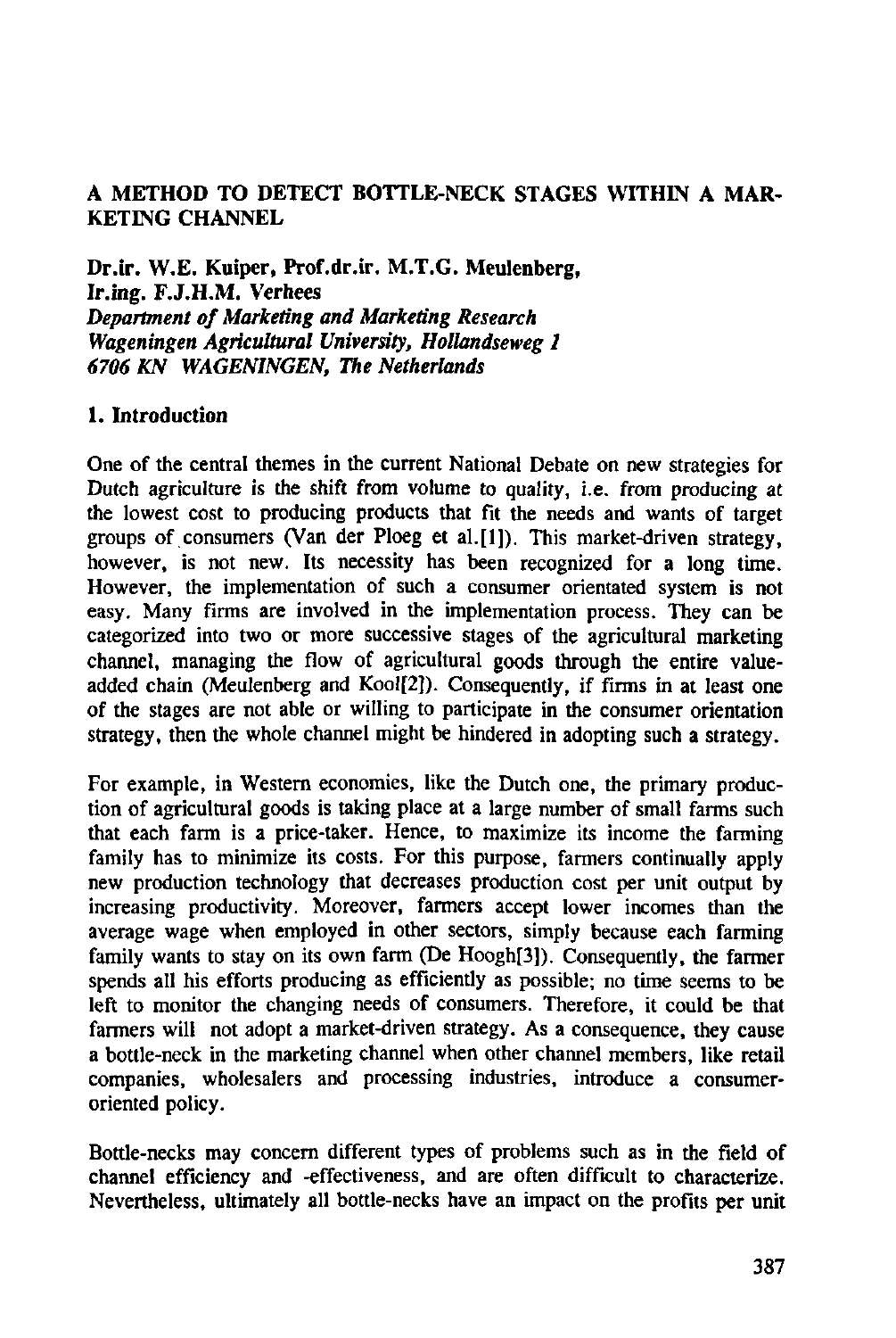output and in this paper we will use this fact in developing a method to identify bottle-neck stages within a marketing channel. An empirical application of this method to the marketing channel of pork in the Netherlands will also be provided.

This paper is organized as follows: In section 2 we outline our definition and method of detecting bottle-neck stages. In section 3 the formal test procedure is briefly addressed. In section 4 we present our empirical results. In section 5 conclusions round off the paper.

#### 2. Method

Bottle-neck stages within a marketing channel imply inappropriate responses by companies at some stage of the marketing channel to policy-changes and outcomes at other stages of the marketing channel, and vice versa. Lack of responsiveness of companies within the marketing channel may concern total marketing policy, say the introduction of a new product at some stage in the channel, or a specific element of a marketing policy, e.g. the logistical operation. Such bottle-necks may arise from insufficient market orientation or from poor coordination mechanisms by chain members or from both. It is important to trace bottle-necks to manage chains effectively and efficiently. Methods testing for bottle-necks differ depending upon the type of bottle-neck one is searching for. For instance, testing for bottle-necks in logistical operations requires a different testing procedure as compared to testing for bottle-necks in communication. Nevertheless, ultimately all bottle-necks affect the profit per unit output, margin, say. Hence, the evolvement of a margin through time for a channel stage relative to the evolvement of the margins through time for other stages may be considered as an indicator of bottle-necks. Moreover, the lack of responsiveness of companies at one stage of the channel to changes in prices, margins and profits at other stages of the channel is also an important set of potential bottle-necks in marketing channels themselves. Therefore, we propose a statistical method to trace such bottle-necks and have applied this method to the Dutch pork channel.

Before we give a more specific definition of bottle-neck for our problem, we will first discuss the analytical framework. This framework is based on the Law of One Price (LOP). According to Goodwin [4] the "LOP asserts that efficient trade and arbitrage activities will ensure that prices in spatially separated markets, once adjusted for exchange rates and transportation costs, will be equalized. Assuming absolute adherence to the LOP allows the definition of a single "representative price" common to all trade regions." Along the lines of the LOP we may expect that within a marketing channel margins will not diverge among the stages in the long run.

Testing the LOP by cointegration techniques (Engle and Granger[5], Johansen[6]) has become popular in recent years (e.g. Goodwin[4], Ardeni[7],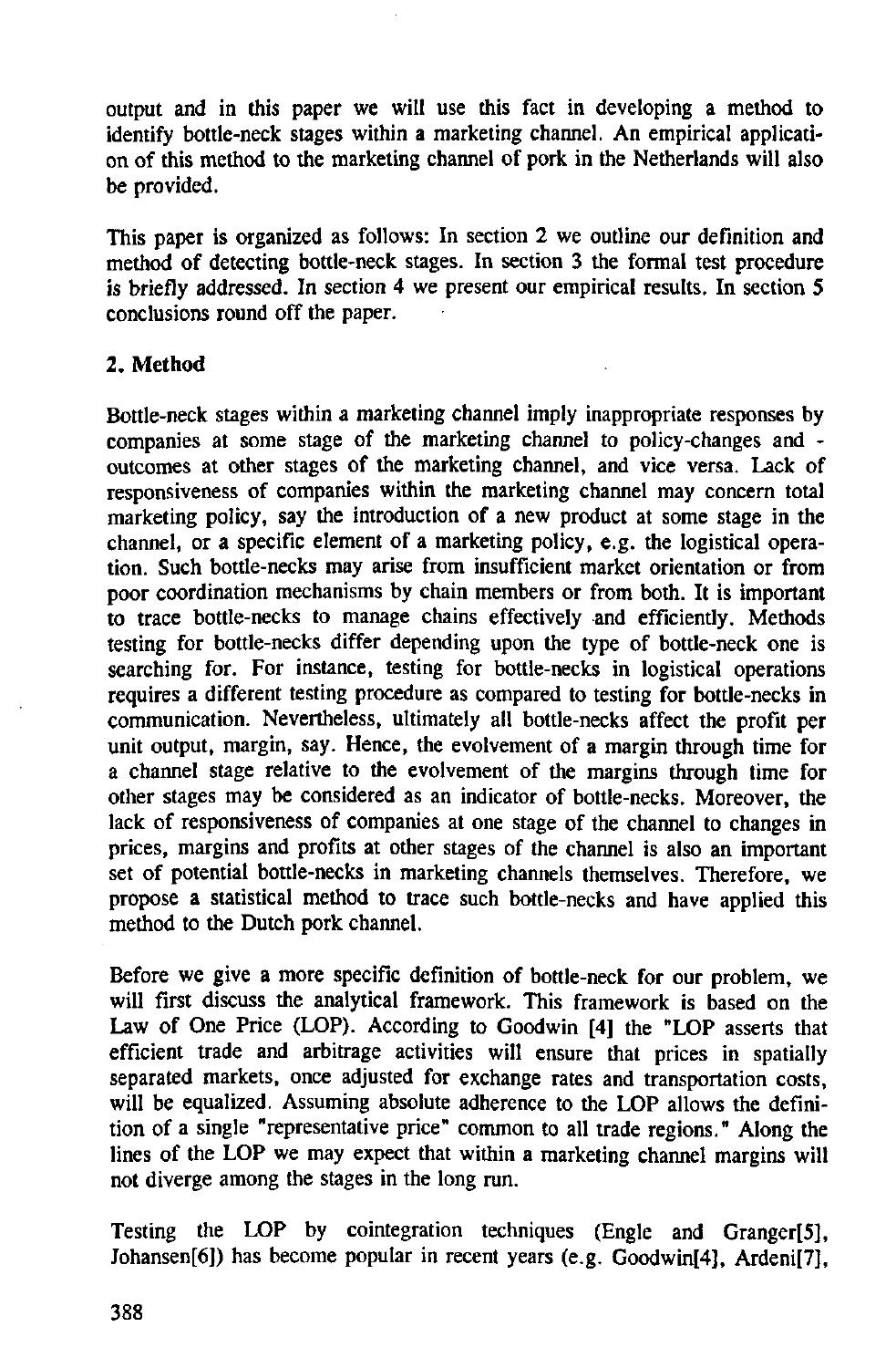Baffes[8], Lutz et al.[9], Karbuz and Jumah[10], Silvapulle and Jayasuriya[ll]). In addition to testing for price integration, cointegration analysis can also be used to test whether one market can be considered as the central market which drives the prices of the other markets (e.g. Silvapulle and Javasuriya[11], Ericsson[12], Johansen[13]). The hypothesis of a central market also seems of interest for a marketing channel when testing for the existence of a channel leader structure (Meulenberg and Kool[2]). However, there is one important difference between a marketing channel and a set of spatially dispersed markets that does not allow for the application of cointegration analysis to determine whether one or more stages are leaders. The difference being that if some markets are not functioning well, then this should not necessarily affect the performance of the other markets. In contrast, if the profitability of a marketing channel stage leaves much to be desired, then the continuation of production in the other stages of the marketing channel will be in danger as well. Therefore, within a marketing channel, the margins of all stages, and hence, two successive stages, do not diverge in the long run because of the mechanism by which, through time, the margin of a stage does not only follow the margins of the previous stage and successive stage, but is also followed by the margins of these stages. A stage whose margin is not driven by the margin of the downstream or upstream adjacent stage is considered to be a bottle-neck, because it gives insufficient attention to performance problems in the other stages of the marketing channel. Notice that this lack of attention is not in line with e.g. a chain marketing strategy (Meulenberg and Kool[2]) which is an important instrument in becoming marketoriented or customer-oriented.

In the next section we formalize our framework by means of an error-correction model.

### 3. Model

Let  $M_i = (m_{1i},...,m_{ni})'$  be a vector of margins, where  $m_{ii}$   $(i = 1,...,p)$  is the margin of stage *i* and  $p \ge 2$  is the total number of stages in the marketing channel in which stage 1 is upstream and stage *p* is downstream. Starting point of Johansen's cointegration procedure (Johansen and Juselius[14][15], Johansen[6][16]) is a vector autoregressive model that can be rewritten as

$$
\Delta M_t = \Pi M_{t-1} + \sum_{i=1}^{k} \Gamma_i \Delta M_{t-i} + \mu + \Phi D_t + \varepsilon_t \tag{1}
$$

where  $\Delta M_i = M_i - M_{i,j}$ ,  $\mu$  are the intercepts,  $D_i$  are centered seasonal dummies which sum to zero over a full year,  $\varepsilon_1, \ldots, \varepsilon_n$  are  $IIN_p(0, \Lambda)$  and  $M_{+1}, \ldots, M_0$ are fixed. Suppose that  $\{M_i\}$  is integrated of order one, then the coefficient matrix  $\Pi$  contains information about the long-run relationships between the variables in *M*. If  $rank(\Pi) = r$  with  $0 \le r \le p$ , then there are *r* long-run (i.e. cointegration) relationships and II can be expressed as the outer product of two (full column rank)  $p \times r$  matrices  $\alpha$  and  $\beta$ :  $\Pi = \alpha \beta'$ , such that  $\beta'M$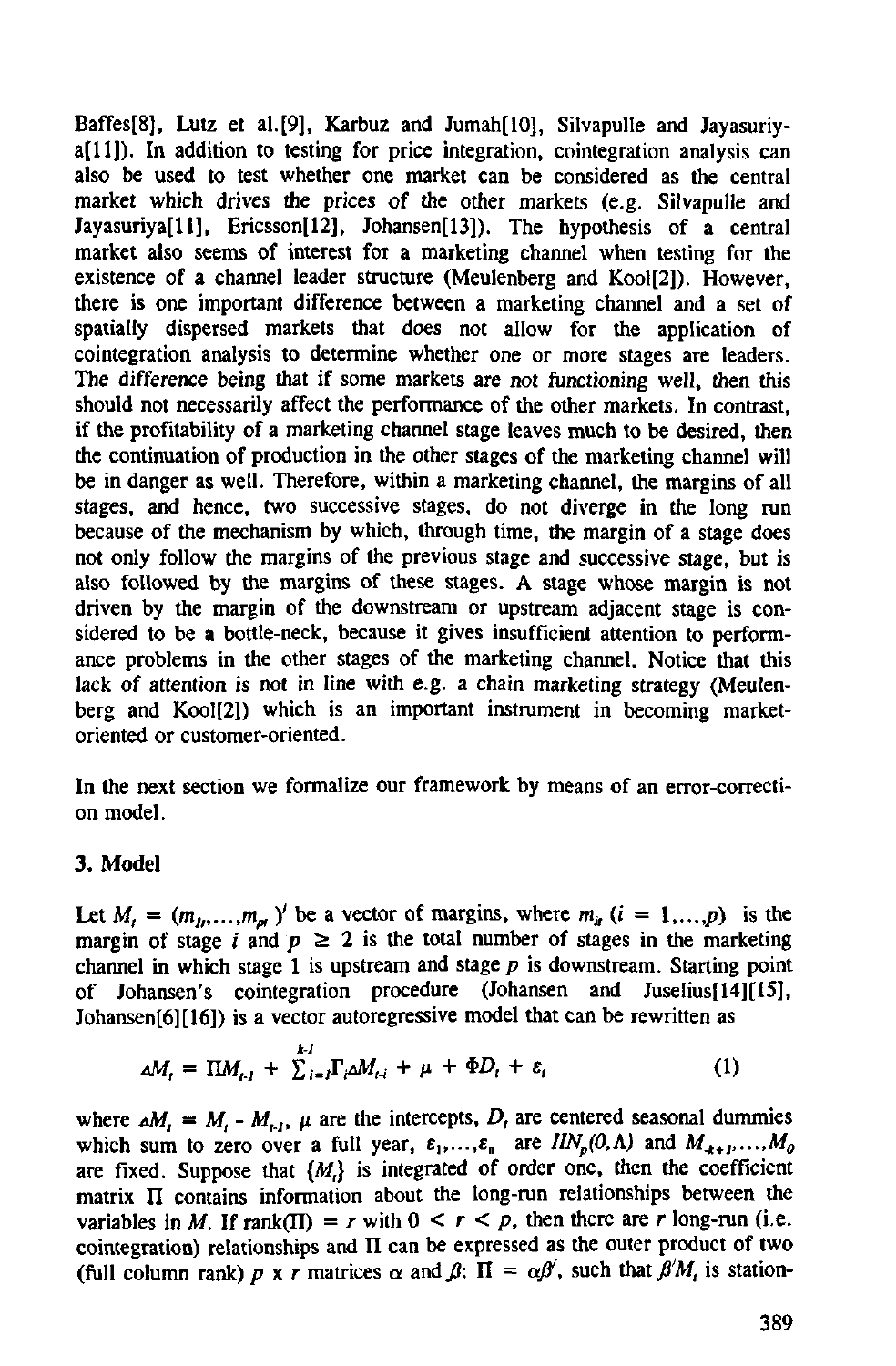ary in which case (1) is called a vector error-correction model. The columns of *<i>B* are called the cointegrating vectors.

If the margins do not diverge, i.e. are cointegrated, then  $r = p - 1$  and  $\beta' M$ , consists of  $p - 1$  linear combinations of  $m_i$  and  $m_{i+1}$ ,  $(i = 1, \ldots, n]$ 

*p-1*), cointegrating vector *i*, say. Given that margins do not diverge, three situations can be distinguished. First, if cointegrating vector *i* does not enter the  $\Delta m_{ij}$  equation in (1) but enters the  $\Delta m_{i+1,i}$  equation in (1), then stage *i* is said to be a bottle-neck. Second, if cointegrating vector *i* enters the  $\Delta m_{ij}$ equation but not the  $\Delta m_{i+1}$ , equation, then stage  $i+1$  is considered to be the bottle-neck. Third, if cointegrating vector  $i$  enters both equations, then none of the stages is a bottle-neck. Notice that one may consider the absence of cointegrating vector *i* in both equations as the fourth possible situation. However, in that situation there is no error-correction at all and hence, *mu* and  $m_{i+1}$  cannot be cointegrated which does not comply with our assumption that margins do not diverge.

In the next section an empirical application of the procedure outlined in this section is presented.

## **3. Application**

We consider the pork marketing channel in the Netherlands. Three stages are distinguished  $(p = 3)$ : the breeders (stage 1) who produce piglets, the feeders (stage 2) who produce pigs for slaughter and the retailers (stage 3) who sell pork to the consumer. We apply the Johansen procedure to test whether the margins in this channel are cointegrated, i.e. do not diverge in the long run, and to determine which stages are bottle-necks.

An absolute measure of the margins cannot easily be obtained due to a lack of data concerning the costs. By way of approximation, we simply include a trend term in the cointegrating space in (1) to capture the changes through time in the cost per unit output and replace the  $m_i$  variables by the output prices. sample consists of monthly data and runs from January 1989 up to and including May 1994. The data and their sources are available from the authors upon request.

First, we determine the number of cointegrating vectors using the *trace* and  $\lambda_{\text{max}}$  test of the Johansen procedure. The results are displayed in Table 1 and indicate that the null hypothesis of no cointegrating vectors is rejected but the null hypothesis of one cointegrating vector cannot be rejected. As a consequence, according to the Johansen procedure there is only one cointegrating vector instead of  $p - 1 = 2$ . However, the acceptance of the second cointegrating vector relies on a p-value of approximately 25 percent, which usually would be considered too high. But since the power of the tests are likely to be low for cointegrating vectors with roots close to but outside the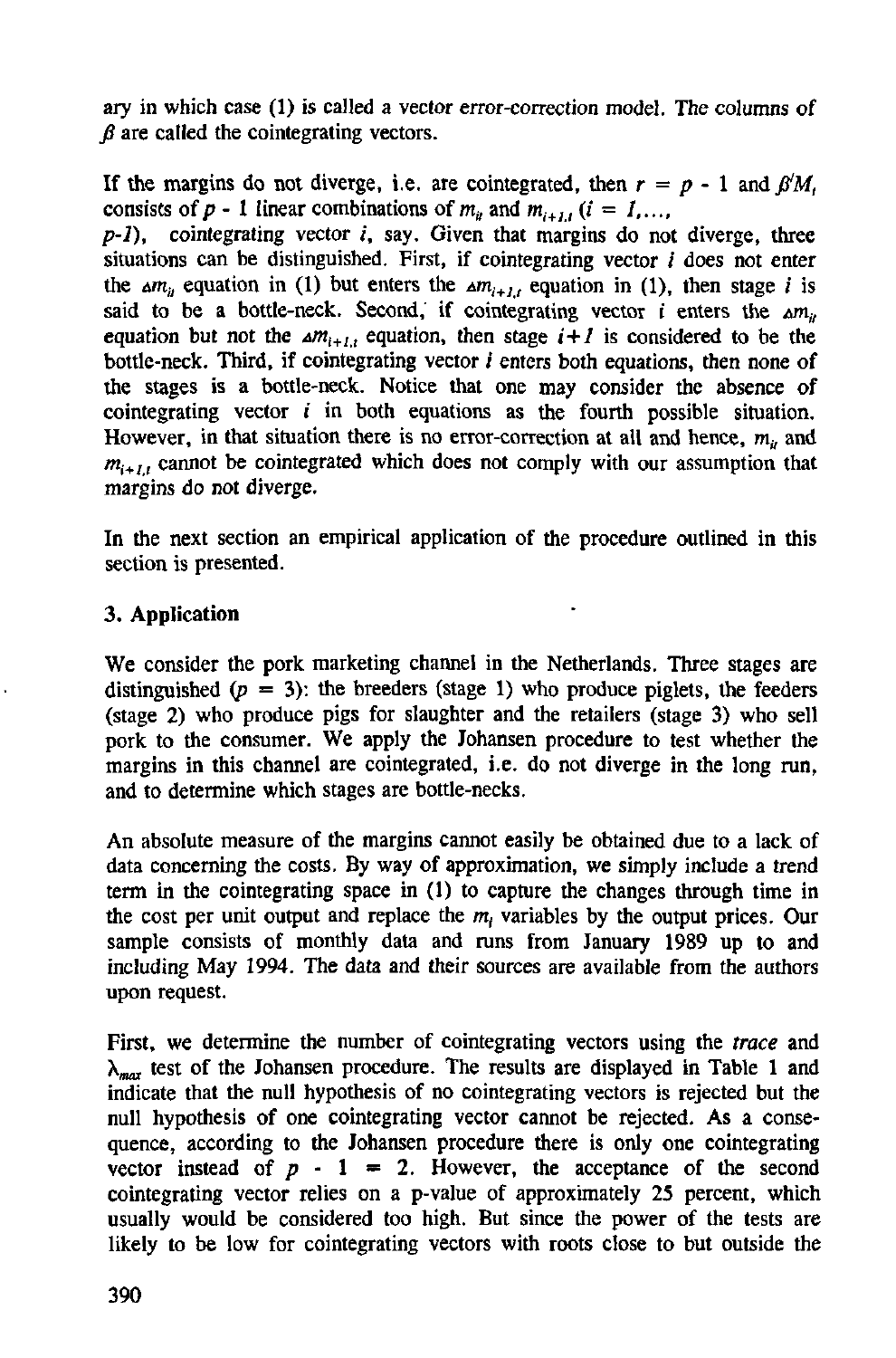unit circle, it seems reasonable in our case to use higher p-values than the usual 5 or 10 percent. Testing the null hypothesis of two cointegrating

| $D-T$        | trace trace trace $\lambda_{\text{max}}$ | 90\% 95\% 90\% 95\% | $\Lambda_{max}$ | $\sim$ max |  |
|--------------|------------------------------------------|---------------------|-----------------|------------|--|
|              | 5.17 10.49 12.25 5.17 10.49 12.25        |                     |                 |            |  |
| $\mathbf{2}$ | 17.47 22.76 25.32 12.29 16.85 18.96      |                     |                 |            |  |
| $\mathbf{a}$ | 58.01 39.06 42.44 40.54 23.11 25.54      |                     |                 |            |  |

**Table 1** *Trace* and  $\lambda_{\text{max}}$  statistics<sup>1)</sup>

<sup>1)</sup> The critical values are taken from Table  $2^*$  in Osterwald-Lenu

vectors leads to a p-value of approximately 55% and hence, we tentatively conclude that there are two cointegrating vectors.

The estimated cointegrating vectors are

$$
\beta'_l M_l = 0.091 p_{l1} - 0.050 p_{2l} - 0.024 T_l \tag{2}
$$

$$
\beta_2'M_t = 0.031p_{2t} - 2.950p_{3t} - 0.068T_t \tag{3}
$$

where  $\beta_i$  (j = 1,2) is the jth column of  $\beta$  (i.e. jth cointegrating vector),  $p_i$  (i = 1,2,3) is the output price per unit of stage  $i$ , and  $T$  is a linear time trend. Notice that the parameters attached to the price variables in (2) and (3) have opposite signs which is in accordance with non-diverging margins. As an extra check on the stationarity of  $\beta_1/M$ , and  $\beta_2/M$ , we apply the augmented Dickey-Fuller test (Engle and Granger [5]) and find that in both cases the null hypothesis of non-stationarity must already be rejected at the 1 percent significance level. This result confirms our conclusion that the margins in the pork marketing channel do not diverge in the long run.

Finally, we consider the estimated speed of adjusment parameters  $\alpha$  to determine which stage is a bottle-neck. The significant estimates are presented in Table 2. According to the  $\Delta p$ , column the margin of the breeders increases (decreases) if the margin of the retailers is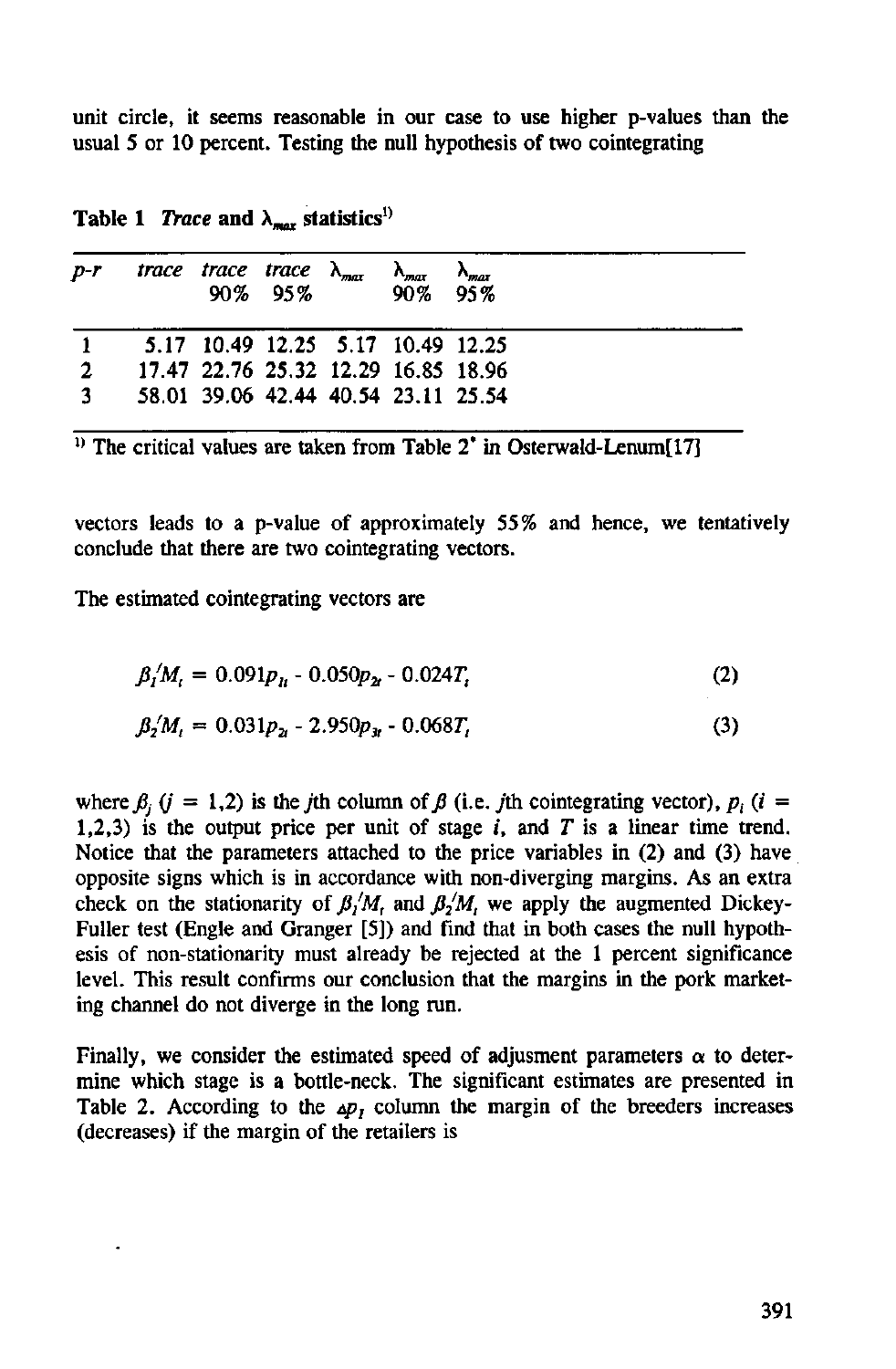| error-correction<br>terms                       | ∠р,                               | ΔD,                               | ΔР3                               |
|-------------------------------------------------|-----------------------------------|-----------------------------------|-----------------------------------|
| $\beta_{I}{}^{\prime}M_{t-I}$<br>٠              | 0                                 | $-0.30$<br>(normalized to $p_2$ ) |                                   |
| $\beta_{2}^{\;\prime}M_{11}^{\phantom{\prime}}$ | $-5.78$<br>(normalized to $p_i$ ) | 0                                 | $-0.75$<br>(normalized to $p_i$ ) |

#### **Table 2 Speed of adjustment parameters**

lower (higher) than the margin of the feeders than is allowed for by the longrun equilibrium between the margins of the retailers and the feeders. As a consequence, if feeders increase (decrease) their profits relative to the margin of the retailers, then the breeder will also increase (decrease) their margin. The  $\Delta p_2$  column reveals that if the margin of the feeders is too high (low) relative to the margin of the breeders (according to the long-run equilibrium), then the margin of the feeders will decrease (increase). Finally, the  $\Delta p$ , column shows that if the margin of the retailers is too high (low) relative to the margin of the feeders (according to the long-run equilibrium), then the margin of the retailers will decrease (increase).

Given the fact that we selected  $k = 1$ , so that all lagged  $\Delta M$  terms in (1) are deleted, we can interpret the results in Table 2 as follows: Because the performance of the retail stage is driven by the profitability of the feeder stage, the retail stage is not a bottle-neck. On the contrary, the margin of the feeders is not driven by the performance of the retailers and hence, according to our definition the feeder stage is a bottle-neck. Nevertheless, the margins in the feeder stage follow the margins achieved by the breeders. This result could be explained by the fact that a considerable number of the farms in the pork channel vertically integrate piglet and slaughter pig production. In 1991, for instance, 30 percent of the piglets were bora and fed to slaughter weight at the same farm (Borgstein[18]). Moreover, if we take into account that full vertical control may sometimes be achieved in the absence of vertical integration through adequate contracts specifying "vertical restraints" (Tirole[19]), this percentage might be even higher. On the other hand, vertical integration or full vertical control is rare between the feeder and retail stages.

Finally, the breeder's margin is not driven by the margin of the feeders and thus, the breeder stage is a bottle-neck. Even worse if the retailers perform better (worse) than the feeders for some time, then the breeders, anticipating that the good (bad) results for the retailers will lead to higher (lower) margins for the breeder stage in course of time, plan to increase (decrease) their production to such an excessive extent, that (according to  $-5.78\beta_2/M_{c}$ ) the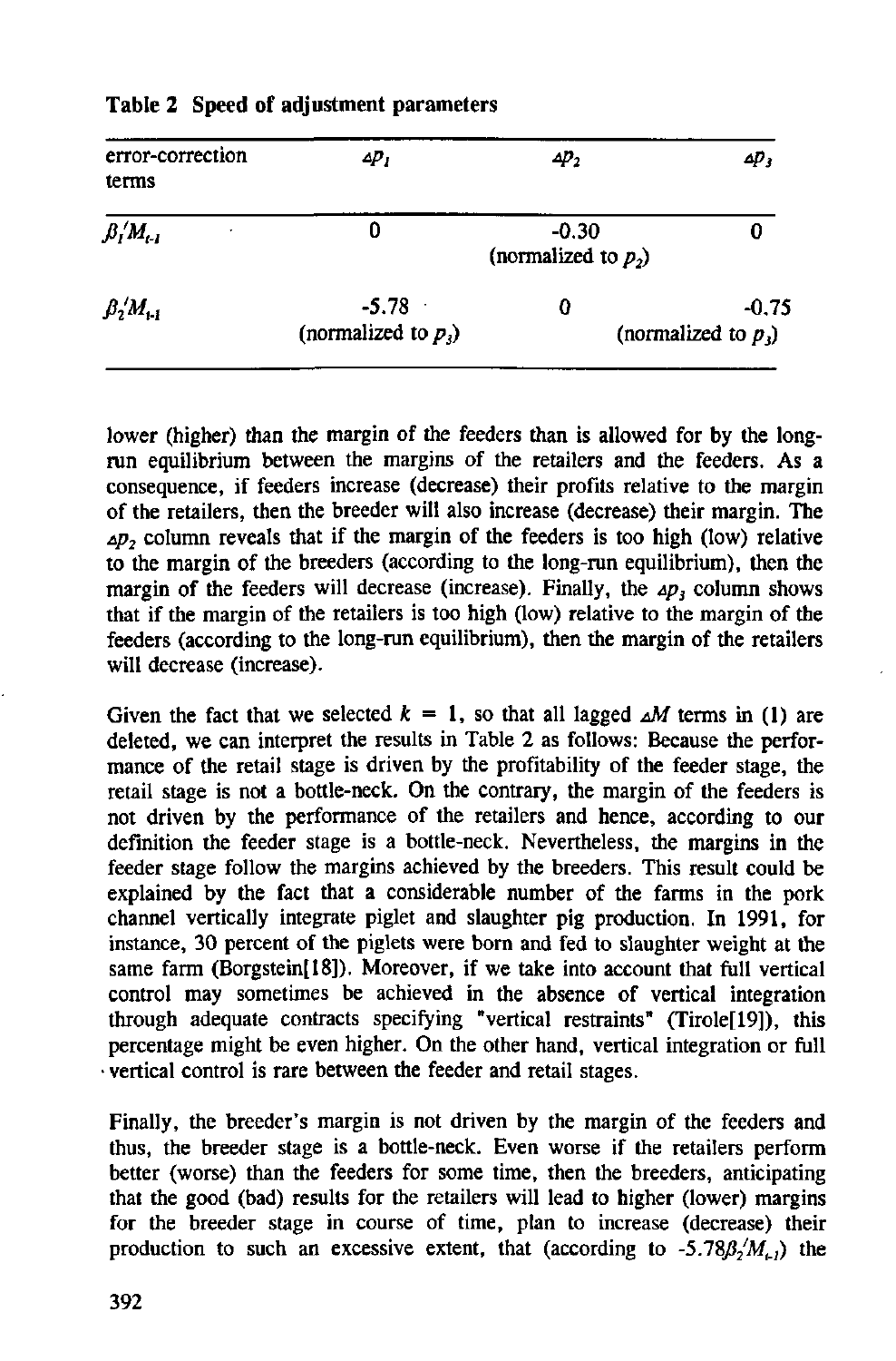market price of piglets falls (rises) and consequently, (according to  $-0.30\beta/M_{\odot}$ ;) the market price of slaugther pigs falls (rises) as well, which ultimately (through  $-0.75\beta_2/M_{1}$ ) negatively affects the results in the retail sector. So starting with the breeder stage, the breeders and feeders do not react the right way to performance signals from the retail stage. Since we may expect that the retail stage conducts a consumer-oriented strategy, the breeders and feeders have difficulties in adopting this strategy.

## **4. Conclusions**

Our method to trace bottle-neck stages within a marketing channel relies on (possibly interval-scaled) time series data on the profit for a specific marketing channel stage per, representative unit of output. The application of this method to the pork marketing channel is shown to give interprétable results.

# **References**

- [1] Van der Ploeg, J.D., M. Ettema and J. Roex (1994), *De crisis een bespreking van de eerste Boerderij-enquête voor het nationaal landbouwdebat,* Doetinchem: Misset.
- [2] Meulenberg, M.T.G. and M. Kool (1994), Chain marketing of agricultural products, appeared in Part V in Hagelaar, G. (ed.), *Management studies and the agri-business: Management of agri-chains,* Wageningen: Wageningen Agricultural University.
- [3] Hoogh, J. de (1994), Waarom eigenlijk landbouwpolitiek?, Chapter 1 in Hoogh, J. de and H.J. Silvis (eds.), *EU-landbouwpolitiek van binnen en van buiten,* Wageningen: Wageningen Pers.
- [4] Goodwin, B.K. (1992), Multivariate cointegration tests and the law of one price in international wheat markets, *Review of Agricultural Economics,* 14: 117-124.
- [5] Engle, R.F. and C.W.J. Granger (1987), Co-integration and error correction: representation, estimation and testing, *Econometrica,* 55: 251-276.
- [6] Johansen, S. (1991), Estimation and hypothesis testing of cointegration vectors in Gaussian vector autoregressive models, *Econometrica,* 59, 1551-1580.
- [7] Ardeni, P.G. (1989), Does the Law of One Price really hold for commodity prices?, *American Journal of Agricultural Economics,* 71: 661- 669.
- [8] Baffes, J. (1991), Some further evidence on the Law of One Price: The Law of One Price still holds, *American Journal of Agricultural Economics,* 73: 1264-1273.
- [9] Lutz, C., A. van Tilburg and B. van der Kamp (1995), The process of short- and long-term price integration in the Benin maize market, *European Review of Agricultural Economics,* 22: 191-212.